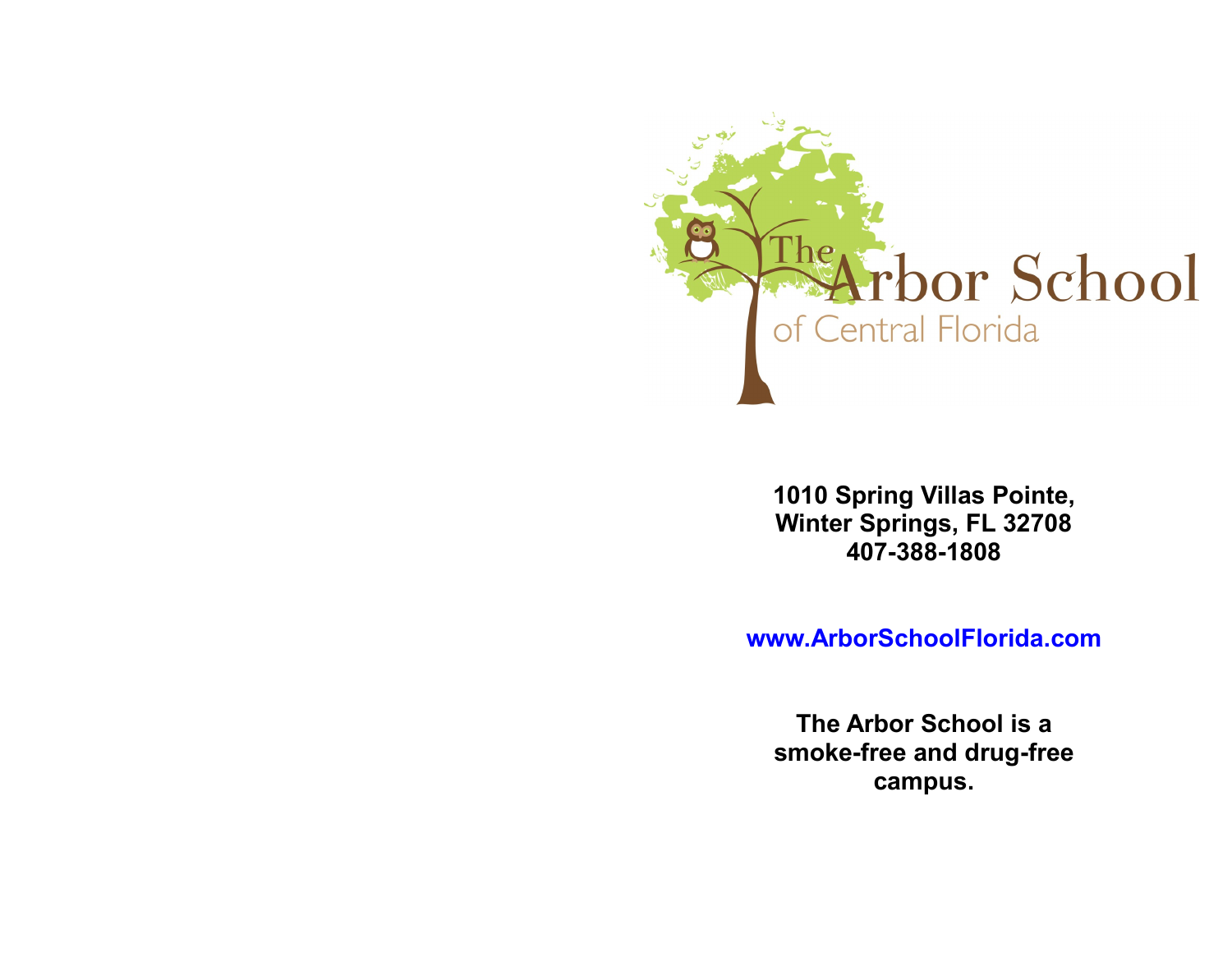Welcome to the Arbor School of Central Florida!

We are pleased to have your child attend our program this year. We are a 501(3)c non -profit private, McKay funded, school. Our mission is to provide a customized therapeutic/ educational experience to help every child achieve their full potential in life.

The staff of the Arbor School is committed to create a collaborative atmosphere in order to promote a safe environment of learning and change. We look forward to facilitating with you the growth and improvement of your child's educational, emotional, physical and social needs.

The Arbor School admits students of any race, color, national origin, and ethnic origin to all the rights, privileges, programs, and activities generally accorded or made available to students at the school. It does not discriminate on the basis of race, color, national origin, and ethnic origin in administration of its educational policies, admission policies, scholarship and loan programs, and athletic and other schooladministered programs.

This Policy Handbook has been put together to familiarize you with the policies and procedures of the school. Please be sure to read this handbook. Feel free to ask if you have any questions or need clarification.

#### **Personal Needs**

Please bring in an extra change of clothing for your child to keep on hand in case of messy play or accidents. These clothing items will be left in your child's backpack for ease of access if needed. If your child is not toilet trained, you will need to provide diapers/pull -ups and wipes for your child. Toilet training will begin when your child shows readiness.

## **Anti -discrimination**

The Arbor School admits students of any race, color, national origin, and ethnic origin to all the rights, privileges, programs, and activities generally accorded or made available to students at the school. It does not discriminate on the basis of race, color, national origin, and ethnic origin in administration of its educational policies, admission policies, scholarship and loan programs, and athletic and other school -administered programs.

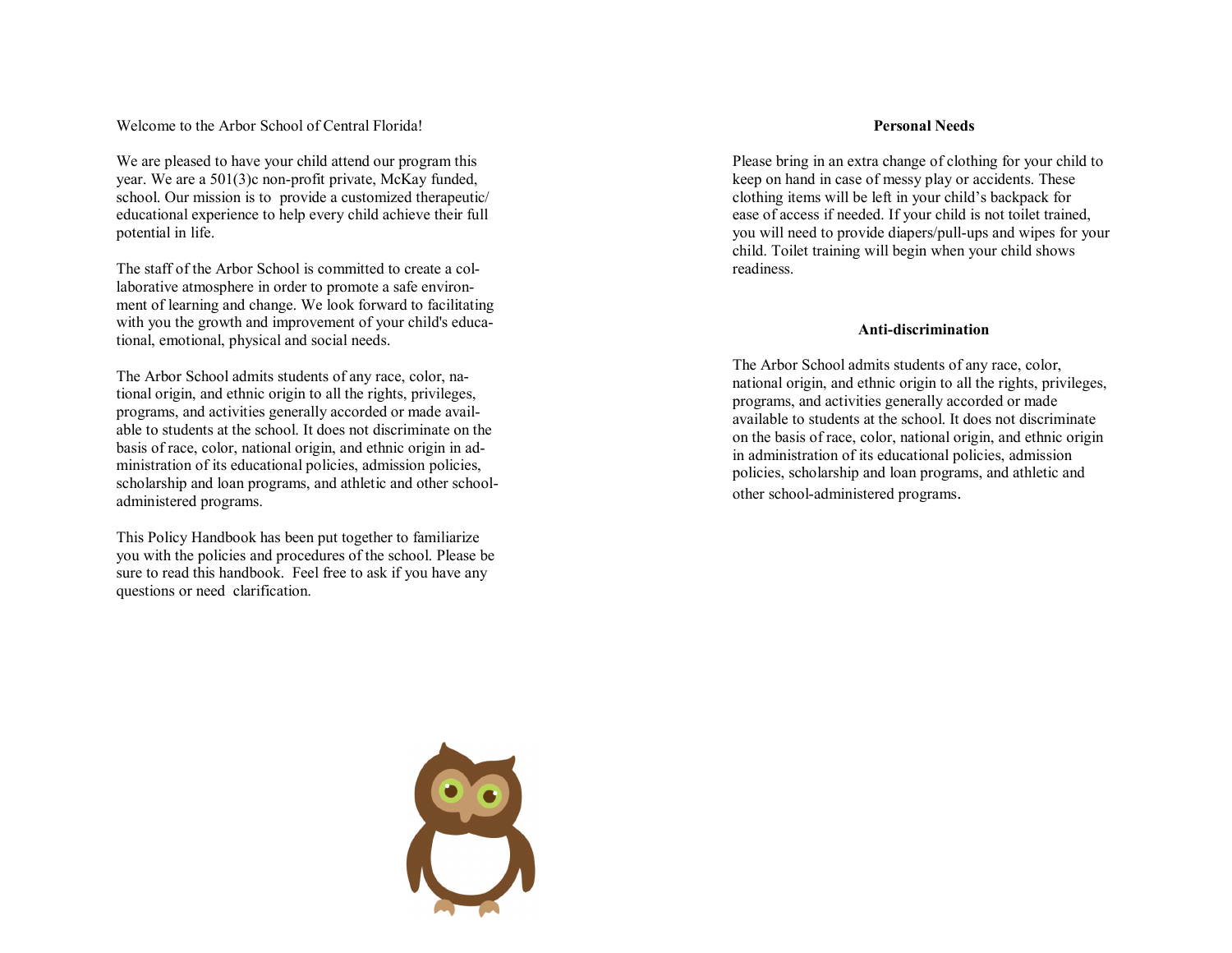#### **Medicine**

*The therapists, employees and staff members of The Arbor School will not administer any type of medications to your child during school hours.*

If medication is to be administered, parents must do it before or after school hours. If medication needs to be taken during school hours, parents will have to make arrangements to come to the school and administer medication. This policy applies to all medications including over-the-counter oral, supplements and topical meds.

You will be asked to list any and all medical conditions such as food allergies, latex and chemical allergies, seizure appropriate protocol, etc. The form will be kept on file for emergency use.

If your child has an allergy that requires he/she carry an Epi-pen or other severe allergy medications, you and your child's doctor will be required to complete and sign the appropriate forms.

#### **Immunization Requirements**

The state of Florida requires that all students entering the sixth grade be screened for Scoliosis, which can be done by your physician. During registration, you will need to bring in verification of the screening for your child's files at The Arbor School.

# **Community Outings and Field Trips**

Outings and field trips are organized for those children who are able to tolerate both the physical and sensory stimuli. You will be notified in writing the details of each field trip to include the date, time, place, and cost of the trip. Parents and families are encouraged to participate in the field trips as these trips provide an opportunity for parent socialization and support.

#### **Student expectations**

At The Arbor School, we strive to meet the needs of each child through a combination of occupational and speech/ language therapy, academics and social skills development. Student expectations focus around three important classroom areas safety, academics and social skills. All students are expected to adhere to these expectations.

With that in mind, there may be an occasion when a student is unmodulated or legitimately not feeling well. When those times arrive, the classroom staff will arrange for the student to receive the necessary OT techniques and/or classroom interventions to meet his/her needs. The expectations are a standard that allows for the safety, respect and the academic growth of all the students and therefore cannot be wavered from.

1) All students will ask permission before leaving the classroom.

2) All students are expected to remain outside the classroom door when a teacher or staff member is not in the classroom, unless otherwise instructed.

3) Free time is an earned privilege. In every class, any student who is non-participatory will not earn free-time. Each teacher will define what free time is and how it is earned.

4) All students will participate in the learning process.

5) All students will exhibit respect to teachers, staff members and classmates.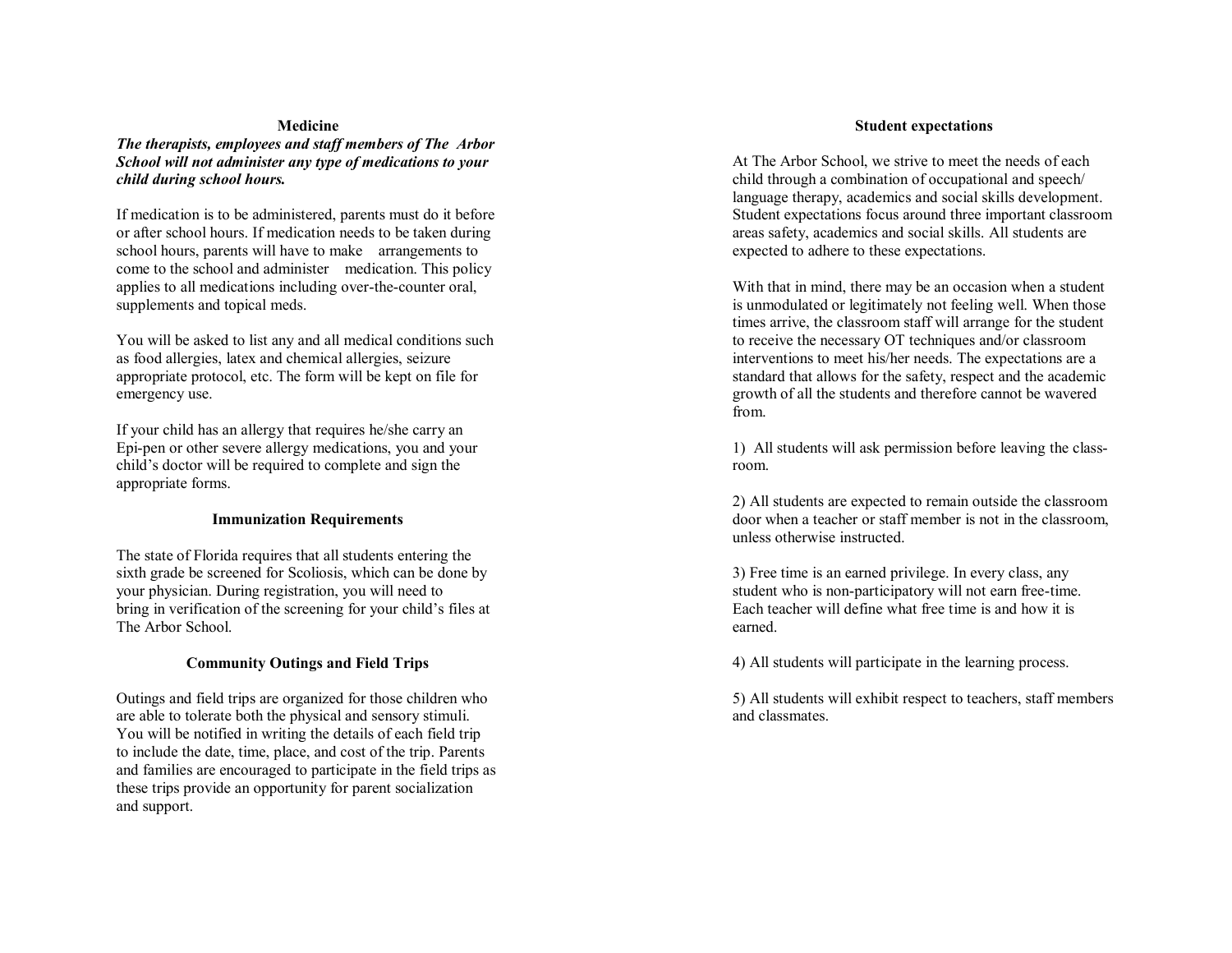#### **Attendance Policy**

The Arbor School is a private school registered with the state of Florida. School hours are Monday-Friday from 8:30 a.m. to 3:00 p.m. The campus is open for the children starting at 8:15. Pick up is from  $3:00 - 3:15$ . Any student not picked up by 3:30 will be moved into aftercare and the daily charge will be added to the student's account. The Arbor School provides after school care from 3:30-5:30 daily.

Students who arrive after 8:35 will have to be signed in by an adult. If you arrive after this time, please check in at the front desk so your child's arrival can be noted. Additionally parents picking up their child before 3:00 will also need to sign their child out at the front desk.

*If your child is going to be absent, you must call the school at 407-388-1808 no later than 8:40. If the school does not receive a phone call, your child will be counted as an unexcused, absent student. More than 3 unexcused absences in a month could put your McKay funding at risk.* 

Per McKay statutes: Excessive absences of more than 5 per month without doctor's documentation can result in your child having to be unenrolled from the school, which may result in the loss of his/her McKay funding.

Please remember to call when your child is sick so that we can record it as an excused absence. Also any absence over 2 days requires a note from your doctor to document the reason for the absence and permission to return to school.

**It is of the utmost importance that your child be at school other than when he/she is sick. This is an intensive academic and therapeutic program that relies on your child being at school and on time. Any missed time results in less time participating in the supportive therapies and academics that are designed for your child's growth. Excessive tardiness or absences may result in your child's unsuccessful completion of school year as well as forfeiture of your McKay funding.**

#### **Parents in the classroom**

We do understand the importance of observing and interacting with your child in his/her classroom. With that in mind, there are planned events throughout the year that will allow for this. These events may be planned around holidays, special themes, or for you to see what new accomplishments your child has achieved. You will be given additional notice of these events as well as the theme of the visit.

If you would like to be able to observe the classroom, please contact the Director to schedule a time. If you have any questions or concerns, please feel free to bring them to the attention of your classroom teacher where they can be discussed and addressed.

#### **School Security**

For the safety and security of our students and staff, we ask that if you need to come into the building to please

- 1. Check in at the front desk
- 2. Sign in if you are going to stay
- 3. Take a visitors pass

4..We will let the teacher/therapist know that you would like to come back and escort you to where your child is at that time.

5. Sign out when you leave the building

Please do not go past the front office without being escorted.

If you are picking up your child early, please let us know and we will escort your child to the front office.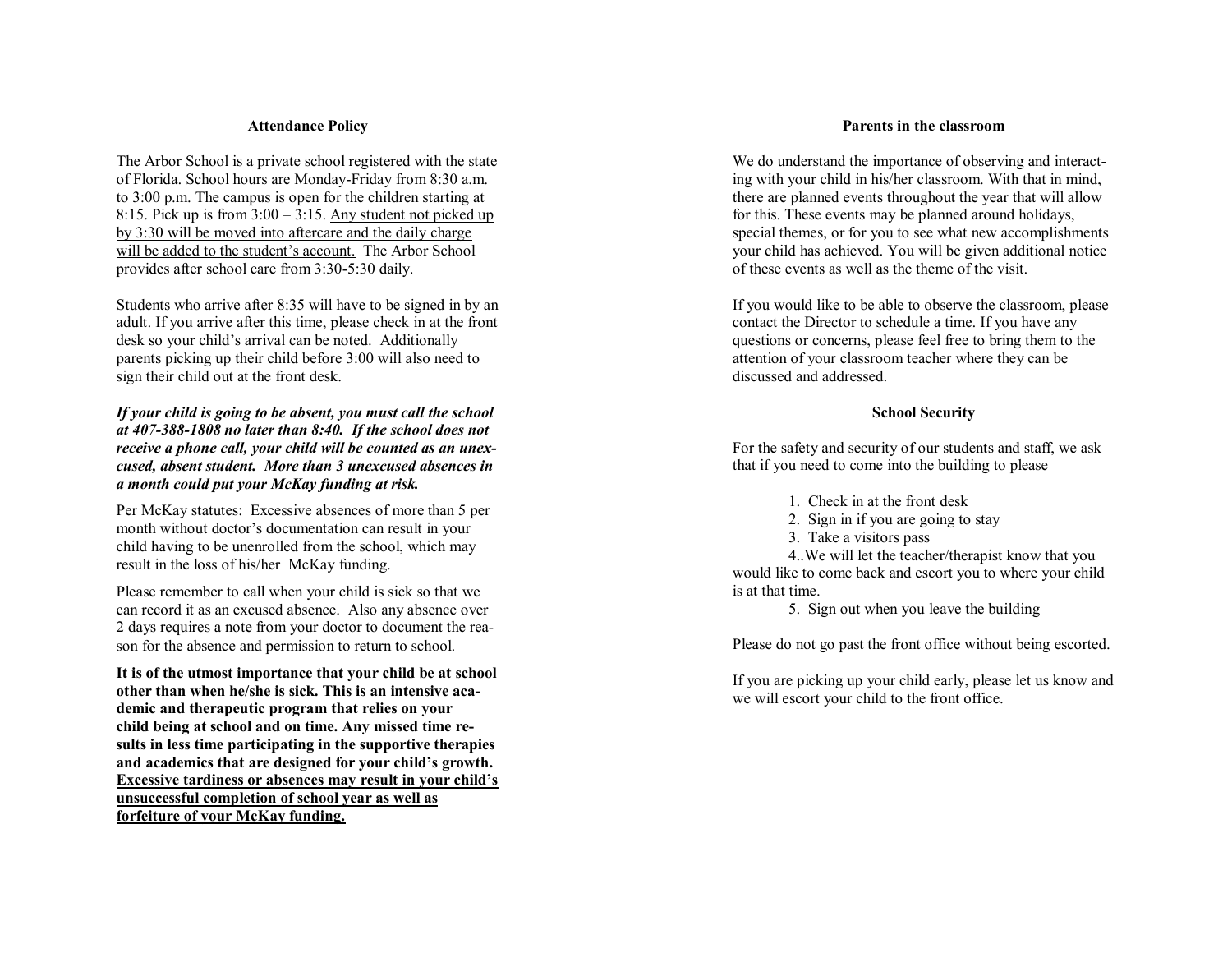#### **Progress Reports and Assessments**

Educational assessments will be done at the beginning and ending of the school year. Additionally, occupational and speech therapy evaluations will be completed when your child enrolls in the school with yearly evaluations which are completed each spring. These assessments will allow you and the staff of The Arbor School to track your child's progress over the year. There will also be periodic classroom assessments throughout the school year which will allow the teaching staff to determine your child's comprehension of the material being taught.

Progress reports will be issued every 12 weeks. Your child will be assessed based on his/her individual goals, learning abilities and progress. Progress reports will address the core subjects taught, social and behavioral progress, and classroom abilities (items such as focus, ability to work independently, etc.) as well as occupational and speech therapy updates.

## **Parent-Teacher Conferences**

At The Arbor School we believe in working collaboratively with the parents. We encourage communication, both, between the parent/therapist and the parent/teacher. While we encourage quick items of information each day, we ask that anything requiring more time than that, be scheduled in advance. This will allow the teacher to give his/her undivided attention to the conference in a private, unrushed atmosphere.

## **Birthdays**

We love birthdays and think that they need to keep on coming. If you want to bring a special something in for your child's birthday, please advise the staff so that alternative foods can be provided for children who are on limited diets.

# **Pick up by someone other than parent**

During registration you will be asked to list other people who are able to pick up your child from school. All people other than parents will be expected to produce picture identification at the request of The Arbor School staff. If this person cannot provide appropriate identification, your child will not be released into their care. Furthermore, if someone other than a person on your approved list attempts to pick up your child that person will be refused.

# **Hurricanes and Storms**

In the event of a hurricane or a severe storm, The Arbor School will adhere to the same closure decision as Seminole County. Unless you are notified otherwise by The Arbor School, if Seminole County Schools are closed, then The Arbor School will also be closed on that day. Make-up days will be determined by school staff when needed.

Announcements of makeup days will be made as early as possible.

# IF THERE IS ANY DECISION THAT DOES NOT FOL-LOW THIS POLICY, YOU WILL BE NOTIFIED.